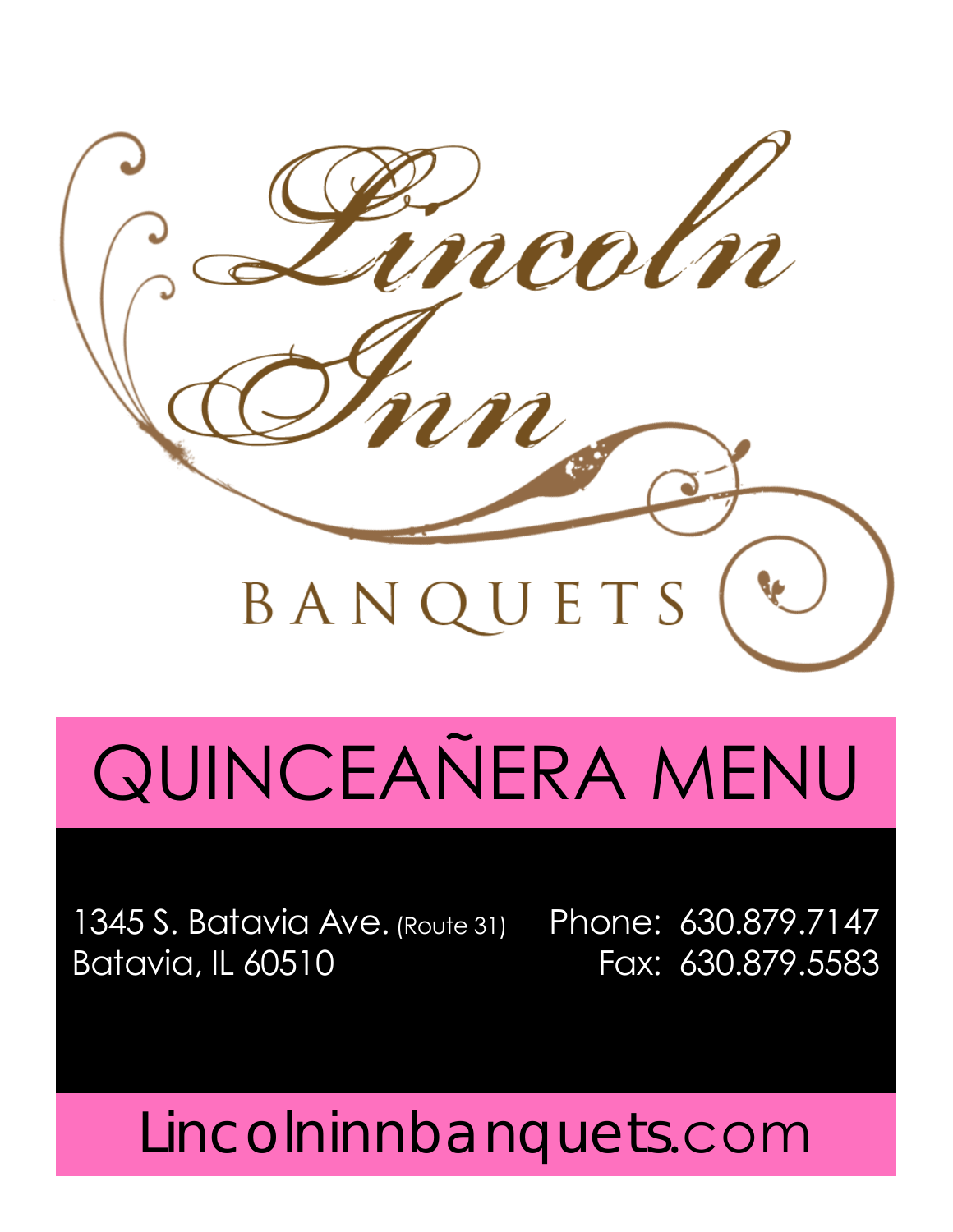

Next to her wedding day, a Quinceañera celebration is a very important day in a young woman's life. It's a coming of age party that the entire family will remember for years to come. Quinceañeras are exciting, fun, and detailed events that require a lot of planning and preparation. By choosing Lincoln Inn to host your party, we can assure you that your daughter will have the Quinceañera she's always wanted.

### Packages

*Our Quinceañera package includes the following:*

Room rental from 6:00 p.m. to midnight Dinner is served from 6:30 to 8:00 p.m. Soda, Domestic Beer & Wine from 6:00 to 8:00 p.m. White Tablecloths Color Napkins

#### **Notes**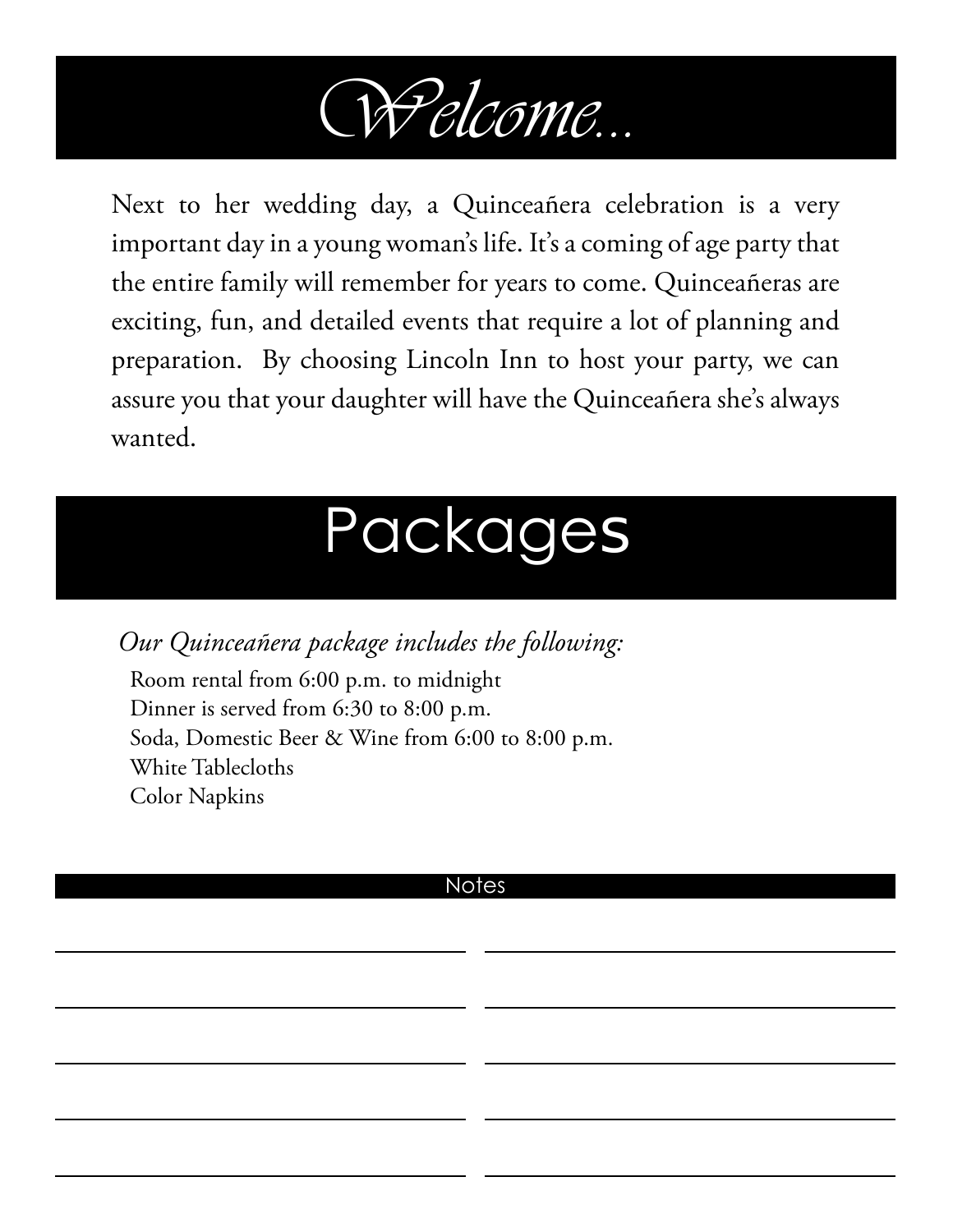## **Buffets**

#### Traditional American

- Fresh Mixed Salad Greens Baked *or* Fried Chicken
- 
- 
- Roasted Potatoes, Garlic Mashed Potatoes *or* Mashed Potatoes with Gravy
- Fresh Baked Bread

**FRIDAYS & SUNDAYS SATURDAYS** 42 46.5 42 46.50 **35.50 41.00 42**

#### Traditional Mexican

- 
- 
- Tortilla Chips & Salsa Corn Tortillas
- 
- Baked Chicken Beef Fajitas

**FRIDAYS & SUNDAYS SATURDAYS** 

**35.50 42**

#### El Grande

- Fresh Mixed Greens Guacamole
- 
- Tortilla Chips & Salsa Jalapeño Peppers
- 
- 
- 

#### **FRIDAYS & SUNDAYS SATURDAYS**

**39.00**

- 
- Pasta Vegetable Salad Tender Roast Sirloin of Beef *or* Roast Loin of Pork
- Creamy Potato Salad Mostaccioli with Meat Balls *or* Italian Sausage
	- Steamed Seasonal Vegetables

### **42.00 46.50**

- Fresh Mixed Greens Tomato, Onion & Cucumber Salad
- Pico De Gallo Corn with Chiles
	-
- Refried Beans Mexican Rice
	-

42 46.5 42 and 37.000 37.000 37.000 37.000 37.000 37.000 37.000 37.000 37.000 37.000 37.000 37.000 37.000 37.000 37.00 **42.00 46.50**

- 
- Pico De Gallo Corn with Chiles
	-
- Cebollitas Corn Tortillas
- Refried Beans Mexican Rice
- Chicken Fajitas Whole Roasted Pig House Specialty

45 and 37.500  $\sim$  49 35.50 39.50 **45.00 45 49**

All buffets include Ice Cream *or* Sherbert for dessert. Coffee and Tea will be served at the end of the meal.

Prices do not reflect a 20% service charge and a 10% sales tax. All prices are subject to change.

#### Terms & Conditions

A deposit of 20% is required for all events upon signing a contract. An additional 20% deposit is due six months prior to the event. The remaining balance is due seven business days before the day of the event. We accept cash, cashier's checks, and money orders. Personal checks are accepted only if received three weeks prior to the event. All deposits are non-refundable. Pricing in this menu applies to Lincoln Inn only.